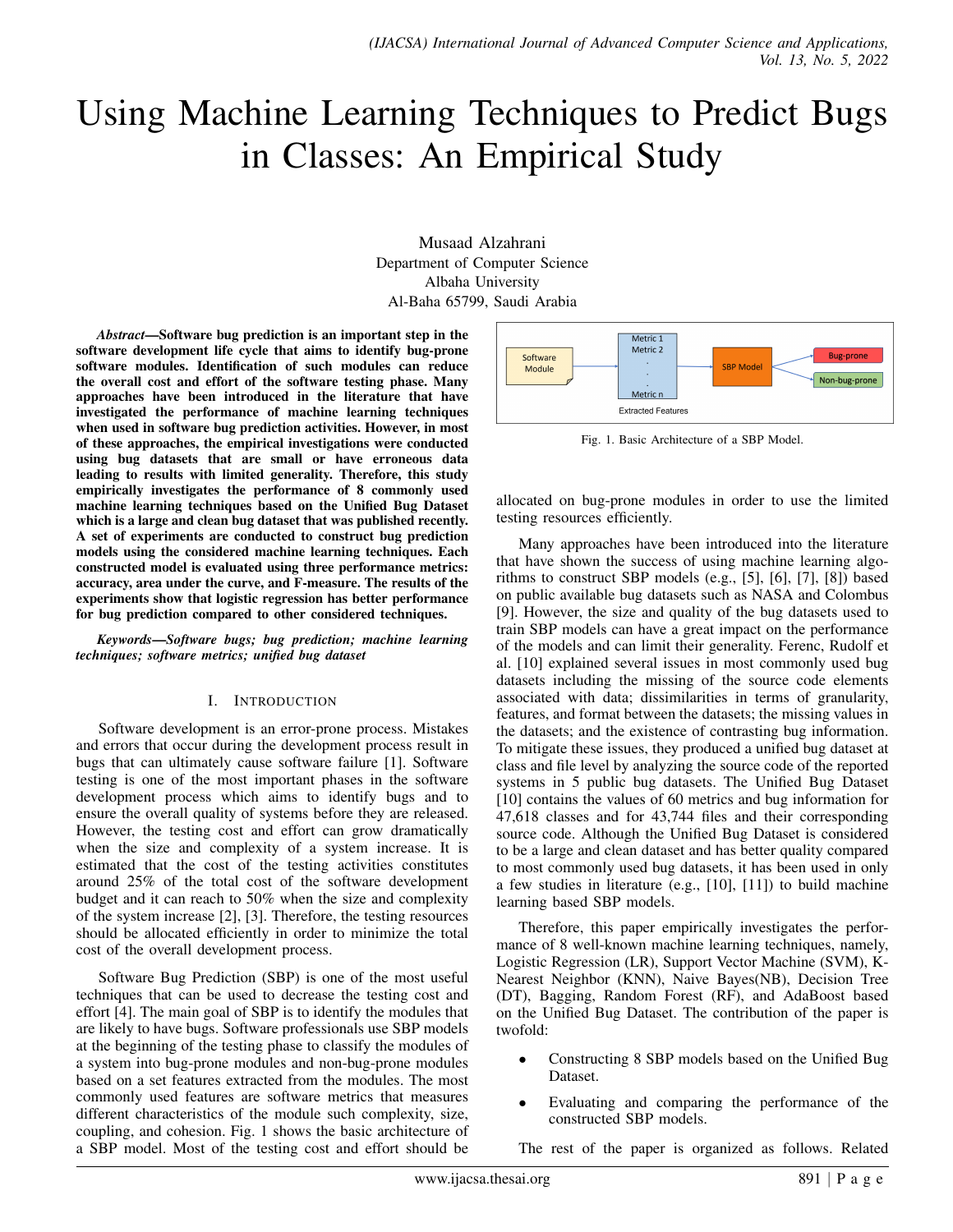studies are summarized and discussed in Section II. Section III describes the used methodology. The results and discussion are given in Section IV. The threats to validity are presented in Section V. Section VI concludes the study and provides future work.

#### II. RELATED WORK

SBP refers to the process of predicting buggy modules in a software system. In the last two decades, many approaches in the literature have introduced SBP models that tried to identify a causal relationship between a set of characteristics or features of a given software module and the existence of bugs in that module based on historical bug datasets. The most commonly used features to predict bugs are software metrics such as McCabe's Cyclomatic Complexity [12], Halstead Metrics [13], and Chidamber and Kemerer object-oriented metrics suite [14].

The majority of SBP models are constructed using machine learning algorithms such as LR (e.g., [5], [6]), SVM (e.g., [7], [8]), and KNN (e.g., [8]). The study by Basili et al. [5] was one of the early studies that used LR to construct a SBP model for the purpose of empirically validating Chidamber and Kemerer object-oriented metrics as quality indicators based data collected from 8 small object-oriented systems. The results of the study showed that the object-oriented metrics are beneficial to some degree to predict bugs in software systems in early phases of their development life cycle. Osman et al. [8] studied the impact of adjusting the parameters of two machine learning algorithms: SVM and KNN to build better SBP models. They conducted a set of experiments on five systems and the results showed that tuning the parameters of the two algorithms can improve their accuracy when compared to the default parameters setting. Researchers in [15] experimentally compared the performance of NB to DT for defect prediction based NASA Datasets [9]. Their results suggested that NB is more accurate and useful in predicting software defects when compared to DT. Singh et al. [16] analyzed the performance of five machine learning algorithms namely Artificial Neural Network, Particle Swarm Optimization, DT, NB, and SVM. They carried out a set of experiments on NASA datesets to compare the accuracy of the considered algorithms when used for software defect prediction. The output of the experiments showed that SVM outperformed the other 4 algorithms. Matloob et al. [17] conducted a systematic literature review on software defect prediction using ensemble learning methods. They considered only studies that were published in the period from 2012 to 2021. The results of their systematic literature review showed that RF, boosting, and bagging are the most frequently proposed methods in the literature during the considered period. In addition, their results showed that most of the proposed ensemble models were built based on PROMISE datasets [9] (which consists of a set of public datasets mostly NASA datasets). In a recently published study [11], the performance of the two ensemble learning methods: AdaBoost and Bagging was investigated. A set of experiments were conducted on the Unified Bug Dataset [10]. The results indicated that AdaBoost with a DT as a base learner outperformed Bagging technique.

A considerable amount of previously published studies have indicated the effectiveness of using machine learning algorithms to build SBP models. However, most of these studies used bug datasets that are small or have erroneous data such as NASA datasets [18], [11]. Therefore, this study tries to bridge this gap by using a set of well-known machine learning algorithms to construct SBP models based on the Unified Bug Dataset [10], which is a large and clean dataset and which has been used in only a few studies in the literature [11].

## III. METHODOLOGY

## *A. Motivation*

Many machine learning algorithms have been used in previous studies to construct SBP models. However, the results of these studies are not always agreeing on the superiority of a machine learning algorithm or technique over others. In addition, most of the previous studies built SBP models based on bug datasets (such as NASA datasets) that have been shown to be noisy and containing erroneous data [19], [18], [11], which can have a significant impact on the performance of these models.

Motivated by the previously mentioned remarks, this study aims to answer the following research question:

RQ: What is the most effective machine learning technique (in terms of performance metrics) for bug prediction in classes based on the Unified Bug Dataset?

## *B. Research Framework*

The overall research framework of this study is depicted in Fig. 2. The input dataset is first preprocessed. The preprocessing step includes data normalization and feature selection. After the preprocessing of the input dataset, the ten-fold crossvalidation is used to train and evaluate the considered machine learning models. The ten-fold cross-validation randomly divides the dataset into 10 equal size subdatasets. For each subdataset, the remaining 9 subdatasets are used train a model and the subdataset is used to test the performance of the model. Finally, the results of the ten-fold cross-validation for each model are averaged and reported.

## *C. Dataset*

The Unified Bug Dataset [10] is used to construct the SBP models. The dataset contains information for 47,618 classes and for 43,744 files and their corresponding source code. The information includes the values of 60 software metrics (including McCabe's Cyclomatic Complexity [12], Halstead Metrics [13], and Chidamber and Kemerer object-oriented metrics suite [14]) and the number of bugs in each class and file. The values of the software metrics for the classes and files were calculated from their source code using the opensource OpenStaticAnalyzer tool [20]. The bug information of the classes and file were collected from 5 public bug datasets namely: PROMISE [21], Eclipse Bug Dataset [22], Bug Prediction Dataset [23], Bugcatchers Bug Dataset [24], and GitHub Bug Dataset [25].

## *D. Dependent and Independent Variables*

The dependent variable  $Y$  in this study is binary (i.e.,  $Y \in \{0, 1\}$  where 0 means that the class does not have a bug (referred as non-buggy class) and 1 means the class has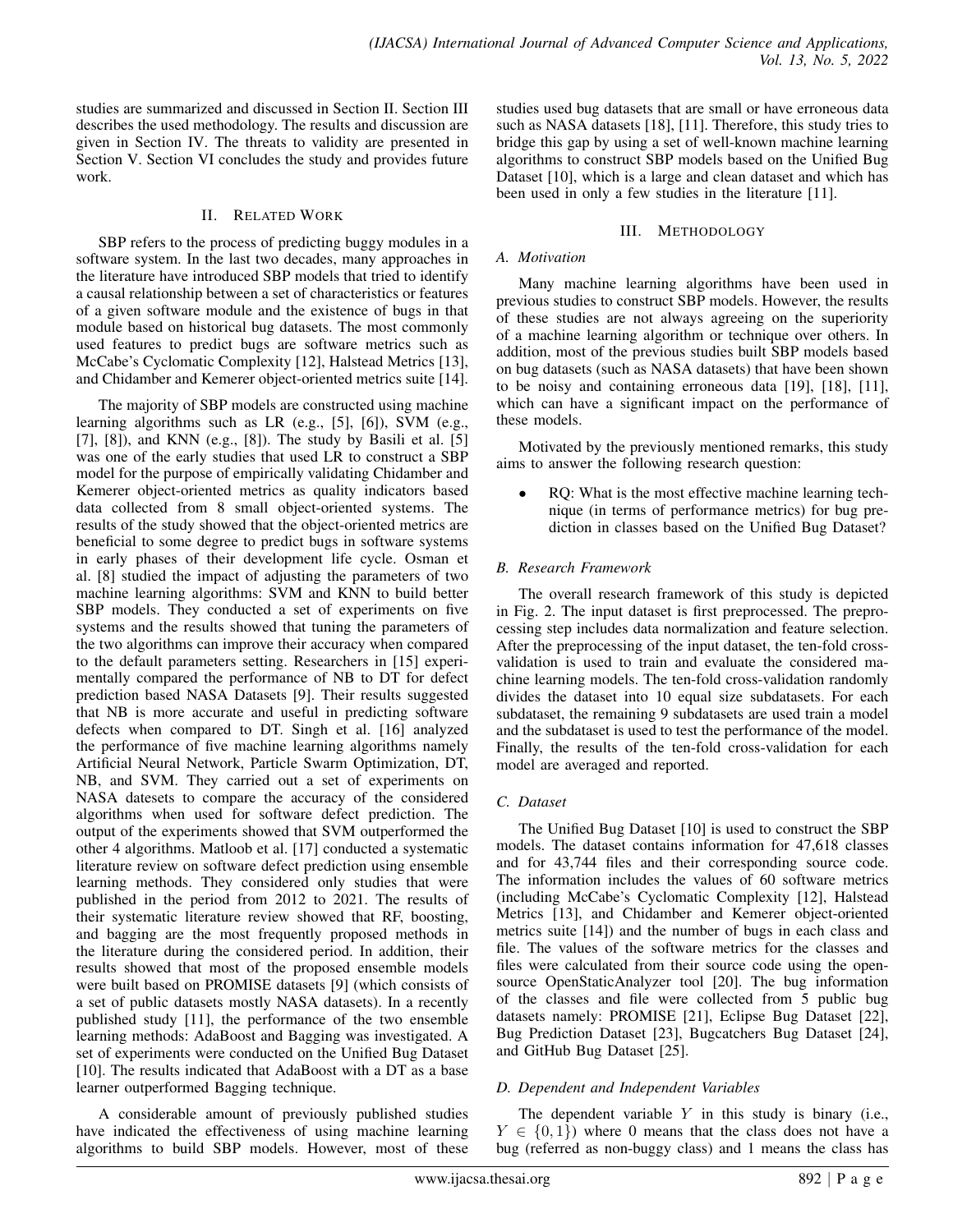

Fig. 2. The Research Framework of this Study.



Fig. 3. The Distribution of Classes in the used Dataset.

at least one bug (referred as buggy class). Figure 3 shows the distribution of buggy and non-buggy classes in the Unified Bug Dataset. It can be seen from Fig. 3 that the Unified Bug Dataset has imbalanced distribution in terms of buggy and non-buggy classes. The non-buggy classes make up to 82% of the total classes in dataset whereas the buggy classes form only 18%. The ultimate goal of a SBP model is to label a class in question with 0 or 1 based on the values of a set of independent variables. The software metrics of the classes reported in the Unified Bug Dataset are used as independent variables in this study. Software metrics of a class are quantitative measurements that indicate the degree to which a class possesses a property or attributes such as class complexity, size, coupling and cohesion.

#### *E. Data Preprocessing*

Two common techniques are applied sequentially to preprocess the considered dataset namely: MinMaxScaler [26], and correlation-based filter-subset feature selection with BestFirst search [27].

One issue in the Unified Bug Dataset is that the dataset includes software metrics that are not normalized (i,e., they do not have an upper bound) and they differ in the order of magnitude [4]. This issue can have a negative impact on the accuracy of a prediction model [4]. Normalization is a commonly used technique that is used to address this issue by rescaling of the original values of variables to a specific range. In this paper, the MinMaxScaler [26] technique to is applied

in the data preprocessing to transform the original values of all the metrics in the Unified Bug Dataset between the closed interval 0 and 1.

High dimensionality is another issue in the Unified Bug Dataset. The dataset includes 60 software metrics. Fig. 4 shows the Spearman correlation coefficients between each pair of software metrics in the dataset. As it can be seen from Fig. 4, some of these metrics have strong correlations with each other. Building SBP models based on high dimensional redundant dataset takes more time and computational resources and can negatively affect the performance models [4], [28]. Therefore, researchers often apply feature selection techniques to address this problem before constructing prediction models [1], [29], [30], [31]. In this study, the correlation-based filter-subset feature selection with best first search is used. This technique was found to be the best when used in the field of SBP among 30 feature selection techniques that were analyzed in a largescale study [27].

#### *F. Learners*

The learners that are used to build SBP models in this study include: Logistic Regression (LR), Support Vector Machine (SVM), K-Nearest Neighbor (KNN), Naive Bayes (NB), Decision Tree (DT), Bagging, Random Forest (RF), and AdaBoost. The former 5 learners referred in the literature as traditional learners whereas the latter 3 learners referred as ensemble learners. In traditional learning techniques, a single learner (e.g., LR) is used to build a prediction model. On the other hand, a combination of learners are used to build a prediction model in ensemble learning techniques [17]. A brief description of each learner is given in the following.

Logistic Regression (LR): LR is a statistical model used to predict a binary dependent variable based on a set of independent variables using the following equation:

$$
\pi(X_1, X_2, ..., X_n) = \frac{1}{1 + e^{-(C_0 + C_1 X_1 + C_2 X_2 + ... + C_n X_n)}} \tag{1}
$$

where  $X_1, X_2, ..., X_n$  are the independent variables and  $C_1, C_2, ..., C_n$  are estimated regression coefficients. The larger the absolute value of the coefficient, the stronger the impact of the independent variable is on the dependent variable.  $\pi$  is the probability that a the dependent variable is 0 or 1.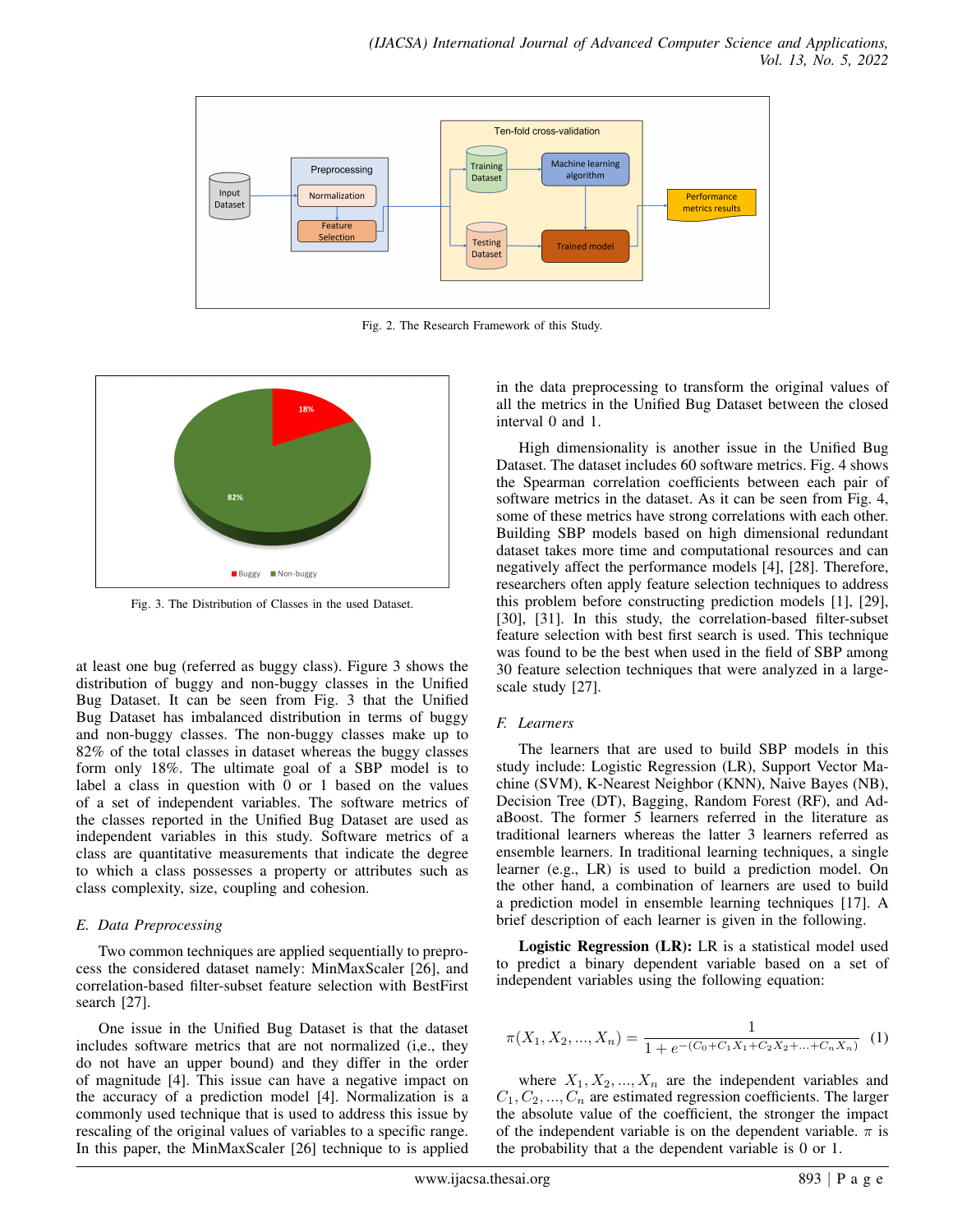

Fig. 4. A Heat Map Showing the Spearman Correlation Coefficients between the Software Metrics Existing in the used Dataset.

Support Vector Machine (SVM): SVM is a discriminative classifier algorithm that separates data samples into (generally) two different classes. The data samples are represented on 2 dimensional space and SVM tries to find an optimal hyperplane that divides the 2-dimensional space into two parts such that the data samples of each class reside on one part.

K-Nearest Neighbor (KNN): KNN is simple algorithm that solves the machine leaning classification problems by finding the k nearest neighbours (which has been previously classified) to the data point to be classified. Then KNN classifies the data point to the most frequent class in k nearest neighbours.

Naive Bayes (NB): NB a simple technique that is used to build a probabilistic classifier based on Bayes' theorem. NB classifiers assume that the input features are statistically independent. Thus, each feature contributes independently to the probability that an instance data belongs to a certain class regardless the correlation between the considered feature and other features.

Decision Tree (DT): DT is a learning technique that constructs a decision tree model for classification problems based on the given dataset. Each internal node in the constructed tree

symbolizes a test condition on a feature, each branch denotes an output of a test condition, and each leaf node denotes a label (or a decision).

Random Forest (RF): RF is an ensemble learning method that uses a set of unpruned decision trees for classification. The decision trees are constructed based samples of the dataset. During the classification of a data sample, the data sample is given to each decision tree and the class label of the instance is determined by taking the mode of the outputs of the decision trees.

Bagging: Bagging (aka Bootstrap aggregating) is an ensemble learning method that aims to improve the accuracy of machine learning algorithms most commonly decision trees. It reduces the variance of a model and helps to avoid the overfitting of data. It creates n subdatasets each of which contains a subset of features and data samples that are randomly selected with replacement from the original training dataset. The n subdatasets are used in parallel to construct n base (or weak) prediction models. The label class predicted by the majority of the base models is chosen to be the output of the bagging classifier.

AdaBoost: AdaBoost (stands for Adaptive Boosting) is an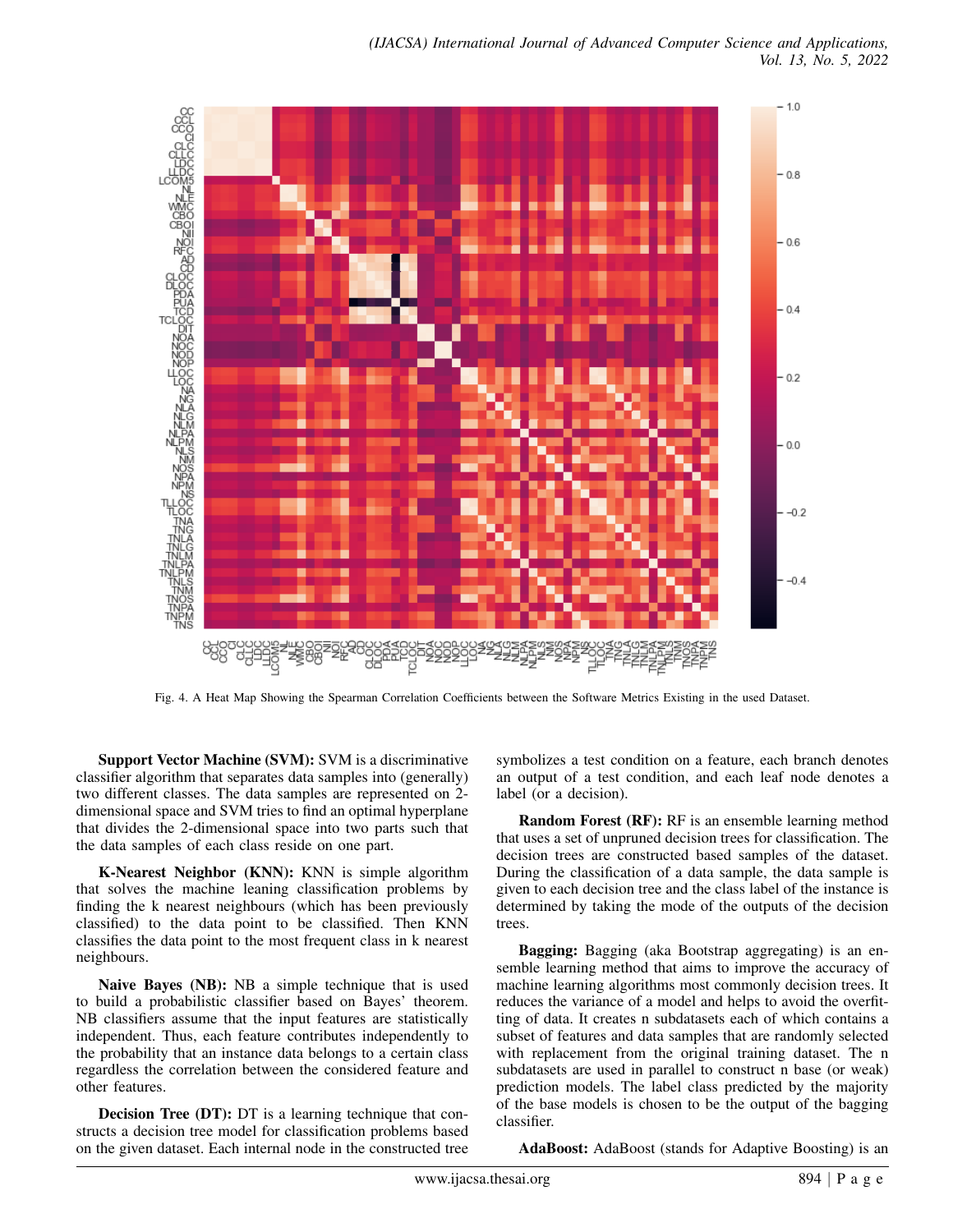ensemble learning method that is used to combine multiple weak classifiers into a single strong classifier for the purpose of improving the accuracy and performance of the weak classifiers. The weak classifiers in Adaboost are usually decision stumps which are decision tree with just one node (the root) and two leaves. The weak classifiers are trained sequentially. Samples misclassified by a weak classifier are given more weight in subsequent classifiers. Also each weak classifier is given a weight according to its accuracy. The final output of Adaboost classifier is the weighted sum of the outputs of the weak classifiers.

#### *G. Performance Evaluation*

Three performance metrics are used to evaluate the performance of the constructed models including accuracy (ACC), F-measure (F1), and Area under the ROC Curve (AUC). These metrics are widely used in the literature to evaluate SBP models.

Accuracy measures the fraction of the predictions that are classified correctly by a model. The value of accuracy ranges from 0 to 1 where a higher value means better accuracy. It is calculated for a binary classification according to the following equation:

$$
ACC = \frac{TP + TN}{TP + TN + FP + FN}
$$
 (2)

where  $TP = True$  Positives,  $TN = True$  Negatives,  $FP =$ False Positives, and FN = False Negatives.

The F-measure is a commonly used performance metric (especially in case of the existence of an imbalanced classification problem) that considers both the precision and recall of a model. It is the harmonic mean of the precision and recall and its value ranges from 0 to 1 where a large value means a better performance. The following equation is used to compute the F-measure:

$$
F1 = \frac{2 * Precision * Recall}{Precision + Recall}
$$
 (3)

where the Precision and Recall are calculated as follows:

$$
Precision = \frac{TP}{TP + FP}
$$
 (4)

$$
Recall = \frac{TP}{TP + FN}
$$
 (5)

AUC is a performance metric for classification problems across all the various classification thresholds. The value of AUC lies between the closed interval [0, 1] where a larger value of AUC means better performance for a classifier. AUC is calculated based on the following equation:

$$
AUC = \frac{\sum rank(All Positive Samples) - \frac{X(X+1)}{2}}{P*N}
$$
 (6)

Where  $P$  and  $N$  represent the number of positive and negative samples, respectively.

### *H. Tools*

All the experiments in this study are implemented using the open source scikit-learn tools [26]. They are simple and efficient tools used to implement machine learning techniques in Python.

### IV. RESULTS AND DISCUSSION

Following the research framework shown in Fig. 2, eight SBP models were constructed using the considered machine learning techniques and the used bug dataset. Out of the 60 features (Software metrics), 25 features were selected to construct the models after the application of the correlationbased filter-subset feature selection with best first search. The results of the considered performance metrics for each constructed model are given in Fig. 5.

The highest accuracy value is 0.82 which is achieved by LR, SVM, and RF classifiers. The accuracy values of NB, Adaboost, and KNN are 0.81, 0.8, and 0.79, respectively. The Bagging classifier has an accuracy of 0.76. DT has the lowest accuracy value which is 0.7.

LR, SVM, and RF classifiers attained the highest AUC value (0.77). NB achieved the second largest value of AUC (0.76). Adaboost has a value of 0.73 for AUC. The values of AUC for KNN, Bagging, and DT are 0.67, 0.62, and 0.53, respectively, which are relatively low compared to the values of AUC for other classifiers.

For the F1 values, LR and NB have the highest value (0.77). SVM, RF, and Adaboost attained the second largest value of F1 (0.76). KNN, Bagging, and DT have F1 values of 0.75, 0.73, and 0.7, respectively.

Answering RQ: From the results depicted in Fig. 5, it can be said that LR is the most effective machine learning technique (in terms of performance metrics) for bug prediction in classes based on the Unified Bug Dataset as it achieved the highest values of accuracy, AUC, and F1 measure. However, the performance of LR is not significantly better than the performance of the other considered techniques. In fact, some of the other classifiers have exactly the same performance of LR (for some of the used performance metrics) such as SVM and RF for the accuracy and AUC metrics and NB for the F1 metric.

## V. THREATS TO VALIDITY

There are several issues that may impact the results of this study and limit their generality.

The quality of the bug dataset used to build the SBP models was not evaluated in this paper. The values of the software metrics and the bug information were used in all the experiments conducted in this study without verification or validation. However, the dataset was extensively evaluated and validated in [10] and it has been used in other studies in the literature (e.g. [11])

Software metrics included in the used dataset are not the only factors that can have impact on software bug proneness. Other factors such as the experience of software engineers involved in the development process of a software unit (e.g., class) and development environment can also make a software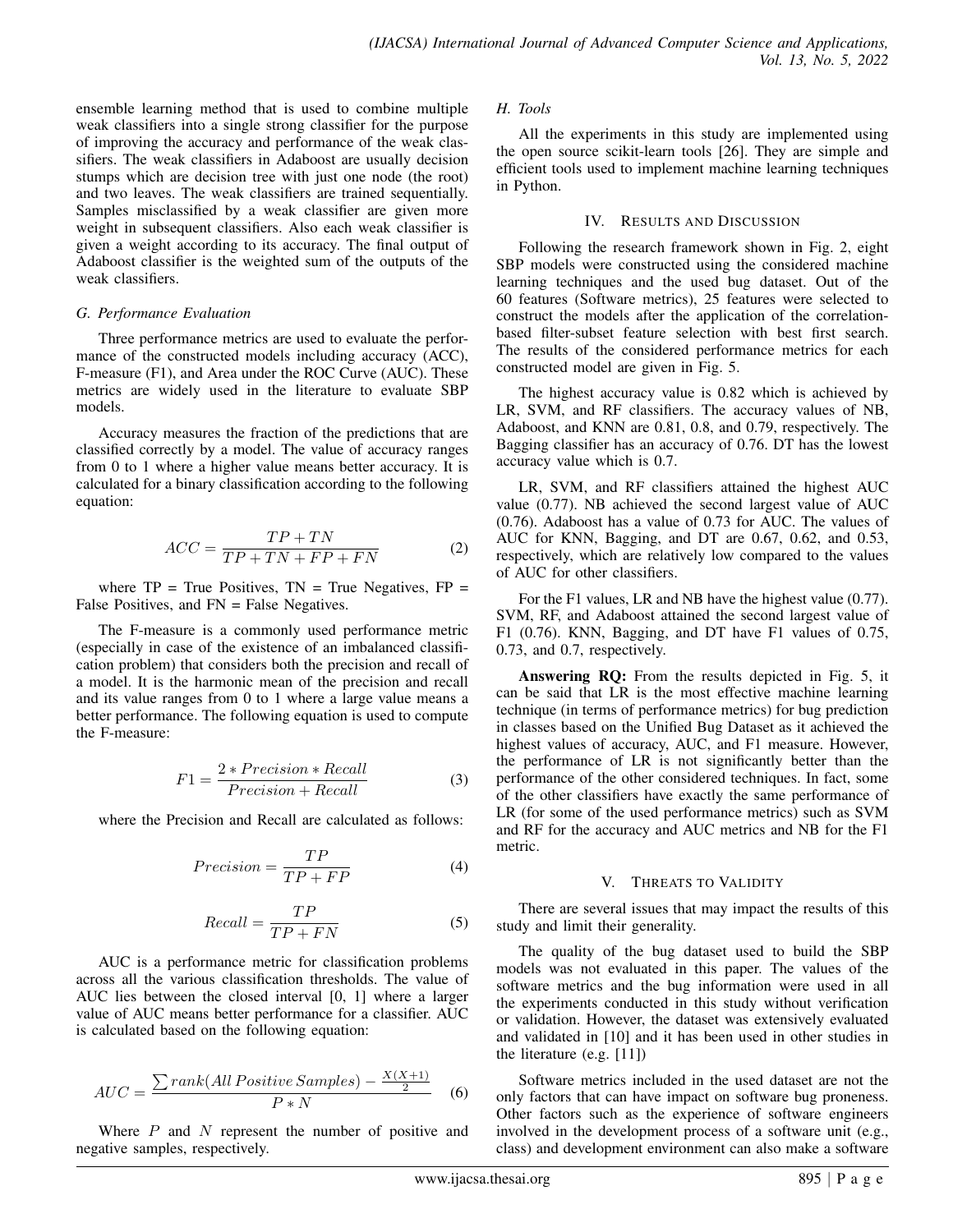

Fig. 5. The Average Results of the used Performance Metrics for the Constructed Models.

unit to be bug prone. However, these factors are out of the scope of this study and the aim of the study is to compare the performance of well-known machine learning techniques based on the used bug dataset which only includes software metrics and bug information.

The performance of the SBP models constructed in this study were evaluated based on only accuracy, F-1, and AUC. There are several other well-known performance metrics which were not used in this study such as Precision, Recall, Balance, and G-mean. However, there is no previous study on SBP that has used all the existing performance metrics to evaluate SBP models. In this study, the accuracy was used because it is one of the most commonly used metric to evaluate the performance of prediction models. In addition, the F-1 and AUC metrics were used in this study because the considered dataset is greatly imbalanced and these two metrics are good performance metrics for evaluating models constructed based on a biased dataset.

#### VI. CONCLUSION AND FUTURE WORK

In this study, the performance of 8 widely used machine learning techniques were investigated. A set of experiments were conducted using the Unified Bug Dataset which includes bug information for 47,618 classes. LR was found to be the most effective technique for predicting buggy classes. It attained 0.82, 0.77, and 0.77 for the accuracy, AUC, and F1, respectively.

The correlation-based filter-subset with best first search was the only feature selection technique applied in this study. There are many other feature selection and transformation techniques that have been introduced in the literature. A future work can extend this study by comparing the performance the considered 8 machine learning techniques when applying different feature selection and transformation techniques.

#### **REFERENCES**

- [1] A. O. Balogun, S. Basri, L. F. Capretz, S. Mahamad, A. A. Imam, M. A. Almomani, V. E. Adeyemo, A. K. Alazzawi, A. O. Bajeh, and G. Kumar, "Software defect prediction using wrapper feature selection based on dynamic re-reranking strategy," *Symmetry*, vol. 13, no. 11, p. 2166, 2021.
- [2] V. Nguyen, V. Pham, and V. Lam, "qestimation: a process for estimating size and effort of software testing," in *Proceedings of the 2013 International Conference on Software and System Process*, 2013, pp. 20–28.
- [3] H. Ohtera and S. Yamada, "Optimal allocation and control problems for software-testing resources," *IEEE Transactions on Reliability*, vol. 39, no. 2, pp. 171–176, 1990.
- [4] H. Tong, B. Liu, and S. Wang, "Software defect prediction using stacked denoising autoencoders and two-stage ensemble learning," *Information and Software Technology*, vol. 96, pp. 94–111, 2018.
- [5] V. Basili, L. Briand, and W. Melo, "A validation of object-oriented design metrics as quality indicators," *IEEE Transactions on Software Engineering*, vol. 22, no. 10, pp. 751–761, 1996.
- [6] X. Yang, H. Yu, G. Fan, and K. Yang, "A differential evolutionbased approach for effort-aware just-in-time software defect prediction," in *Proceedings of the 1st ACM SIGSOFT International Workshop on Representation Learning for Software Engineering and Program Languages*, 2020, pp. 13–16.
- [7] D. Gray, D. Bowes, N. Davey, Y. Sun, and B. Christianson, "Using the support vector machine as a classification method for software defect prediction with static code metrics," in *International Conference on Engineering Applications of Neural Networks*. Springer, 2009, pp. 223–234.
- [8] H. Osman, M. Ghafari, and O. Nierstrasz, "Hyperparameter optimization to improve bug prediction accuracy," in *2017 IEEE Workshop on Machine Learning Techniques for Software Quality Evaluation (MaLTeSQuE)*. IEEE, 2017, pp. 33–38.
- [9] [Online]. Available: http://promise.site.uottawa.ca/SERepository/datasetspage.html
- R. Ferenc, Z. Tóth, G. Ladányi, I. Siket, and T. Gyimóthy, "A public unified bug dataset for java and its assessment regarding metrics and bug prediction," *Software Quality Journal*, vol. 28, no. 4, pp. 1447–1506, 2020.
- [11] Z. J. Szamosvölgyi, E. T. Váradi, Z. Tóth, J. Jász, and R. Ferenc, "Assessing ensemble learning techniques in bug prediction," in *International Conference on Computational Science and Its Applications*. Springer, 2021, pp. 368–381.